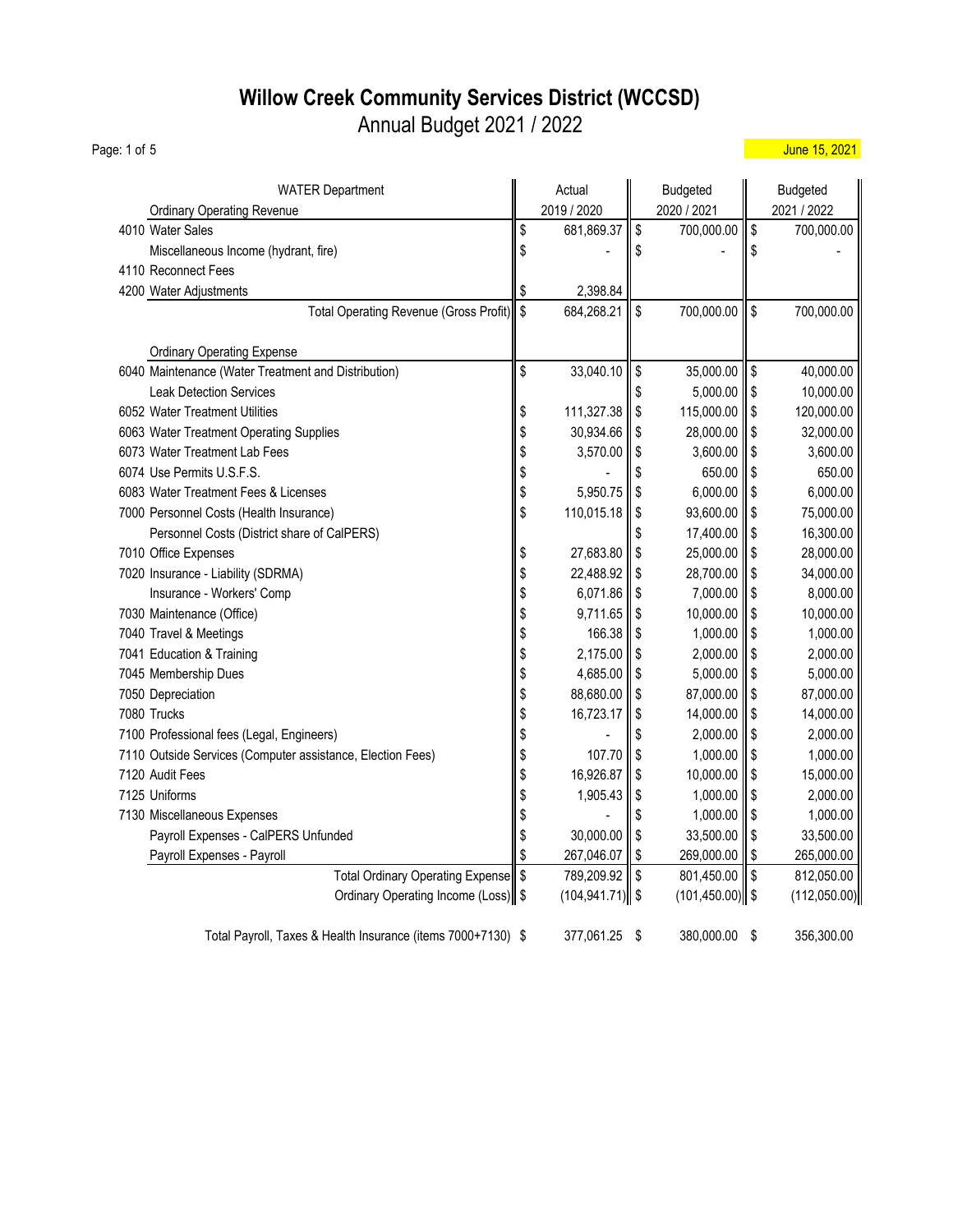# **Willow Creek Community Services District (WCCSD)**

Annual Budget 2021 / 2022

Page: 2 of 5

| WATER (continued)                                    |      | Actual             |            | <b>Budgeted</b>   |               | <b>Budgeted</b> |
|------------------------------------------------------|------|--------------------|------------|-------------------|---------------|-----------------|
| Other Operating Income                               |      | 2019 / 2020        |            | 2020 / 2021       |               | 2021 / 2022     |
| 8010 Interest Income                                 | \$   | 115.91             | \$         |                   | \$            |                 |
| 8020 Interest Income Restricted - From CCCU CD       | \$   | $1,572.32$ \$      |            | 1,800.00          | $\sqrt{3}$    | 1,800.00        |
| 8030 Other Income Restricted - Expansion Fees        | \$   | (3,500.00)         |            |                   |               |                 |
| 8040 Other Income Unrestricted                       | \$   | (465.00)           |            |                   |               |                 |
| 9500 Sale surplus property                           |      |                    |            |                   |               |                 |
| Total Other Operating Income \$                      |      | (2,276.77)         | $\sqrt{3}$ | 1,800.00          | $\sqrt{3}$    | 1,800.00        |
| Other Operating Expense                              |      |                    |            |                   |               |                 |
| 9000 Davis Grunsky interest payment                  | \$   | 16,048.04          | \$         | 16,048.04         | $\mathsf{\$}$ | 16,048.04       |
| Total Other Operating Expense \$                     |      | 16,048.04          | \$         | 16,048.04         | \$            | 16,048.04       |
| Other Operating Income (Loss) \$                     |      | $(18,324.81)$ \$   |            | $(14, 248.04)$ \$ |               | (14, 248.04)    |
|                                                      |      |                    |            |                   |               |                 |
| Total Operating Income \$                            |      | 681,991.44         | \$         | 701,800.00        | $\sqrt{3}$    | 701,800.00      |
| Total Operating Expense  \$                          |      | 805,257.96         | \$         | 817,498.04        | \$            | 828,098.04      |
| Net Operating Income (Loss) \$                       |      | $(123, 266.52)$ \$ |            | $(115,698.04)$ \$ |               | (126, 298.04)   |
|                                                      |      |                    |            |                   |               |                 |
| Net Operating Income (Loss) without Depreciation \$  |      | $(34, 586.52)$ \$  |            | $(28,698.04)$ \$  |               | (39, 298.04)    |
|                                                      |      |                    |            |                   |               |                 |
| Non-Operating Income                                 |      |                    |            |                   |               |                 |
| Income from 9525 Property Tax (Davis Grunsky)        | \$   | 41,100.10          | \$         | 41,100.10         | $\sqrt{3}$    | 41,100.10       |
| Income from 2500 Property Tax (audit, liability ins) | \$   | 39,415.79          | \$         | 38,700.00 \$      |               | 49,000.00       |
| Income from 2500 Property Tax (Recreation to water)  | \$   | 20,000.00          | \$         | 20,000.00         | \$            | 20,000.00       |
| Income from 2500 Property Tax (Wastewater to water)  | \$   |                    |            |                   |               |                 |
| <b>Total Non-Operating Income</b>                    | ll s | 100,515.89         | \$         | 99,800.10         | $\sqrt{2}$    | 110,100.10      |
|                                                      |      |                    |            |                   |               |                 |
| Non-Operating Expense                                |      |                    |            |                   |               |                 |
| Davis Grunsky Loan (excluding interest)              | \$   | 25,052.06          | \$         | 25,052.06         | \$            | 25,052.06       |
| Treatment Plant SRF Loan                             |      | 23,550.00          | \$         | 23,550.00         | S             | 23,550.00       |
| Total Non-Operating Expense \$                       |      | 48,602.06          | \$         | 48,602.06         | \$            | 48,602.06       |
| Non-Operating Income (Loss) \$                       |      | 51,913.83          | \$         | 51,198.04         | $\sqrt{2}$    | 61,498.04       |
|                                                      |      |                    |            |                   |               |                 |
| Total Income \$                                      |      | 782,507.33         | \$         | 801,600.10        | \$            | 811,900.10      |
| Total Expense \$                                     |      | 853,860.02         | \$         | 866,100.10        | \$            | 876,700.10      |
| Total Income (Loss) \$                               |      | $(71, 352.69)$ \$  |            | $(64,500.00)$ \$  |               | (64, 800.00)    |
|                                                      |      |                    |            |                   |               |                 |
| Total Income (Loss) without Depreciation   \$        |      | 17,327.31 \$       |            | 22,500.00 \$      |               | 22,200.00       |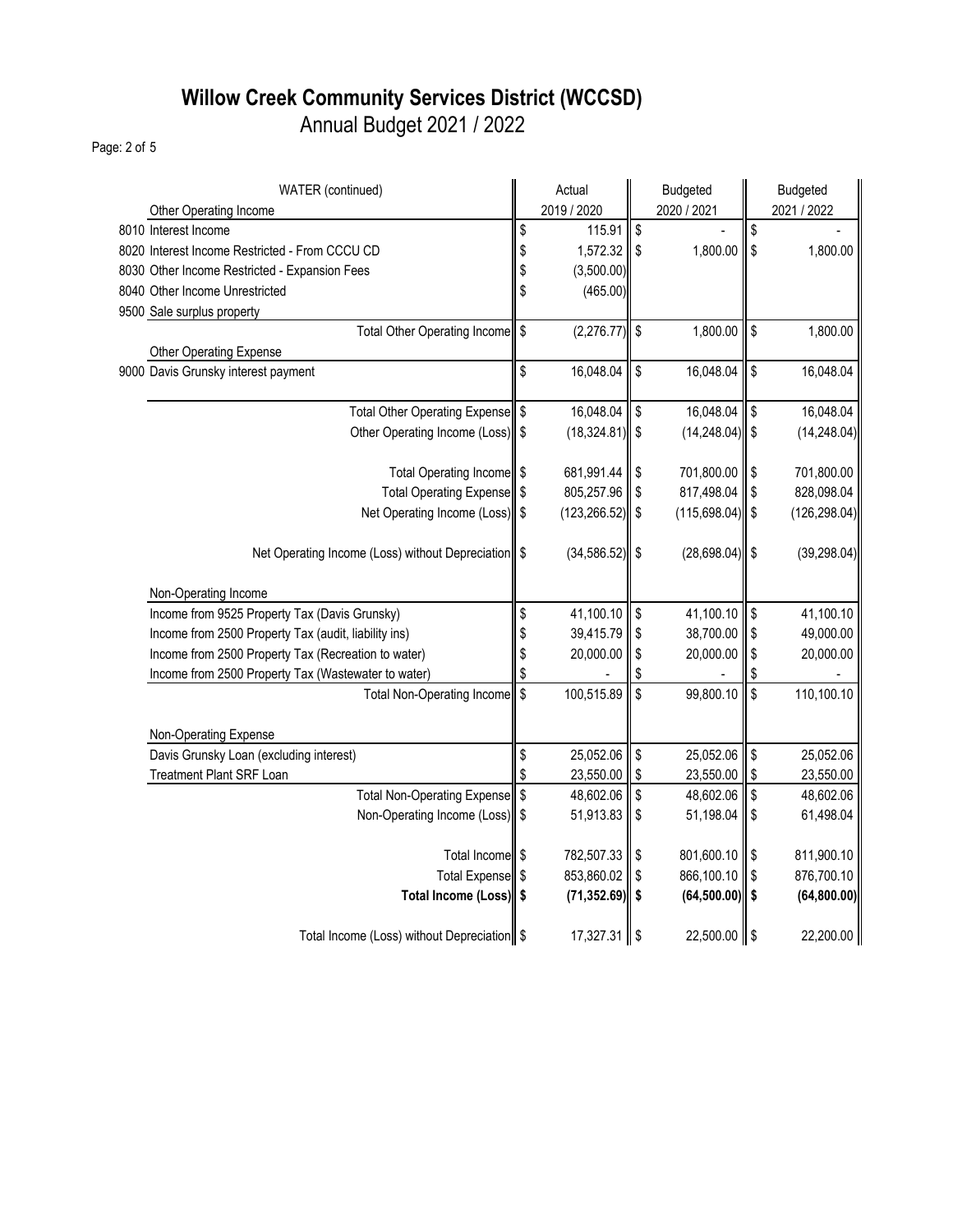### **Willow Creek Community Services District (WCCSD)** Annual Budget 2021 / 2022

Page: 3 of 5 date: June 15, 2021

| <b>RECREATION Department</b>                        | Actual          | <b>Budgeted</b>   | <b>Budgeted</b>   |
|-----------------------------------------------------|-----------------|-------------------|-------------------|
| Ordinary Income                                     | 2019 / 2020     | 2020 / 2021       | 2021 / 2022       |
| 4020 Rental Income - Kimtu Cookhouse                | \$<br>741.00    | \$<br>1,000.00    | \$<br>1,000.00    |
| 4112 Tournament Fees                                | \$              | \$                | \$                |
| 4114 Campground                                     | \$<br>25,392.00 | \$<br>13,000.00   | \$<br>40,000.00   |
| 4115 Kimtu Beach                                    |                 | \$<br>11,000.00   | \$<br>12,000.00   |
| 4116 Veterans Park                                  |                 | \$<br>2,000.00    | \$<br>1,000.00    |
| Commons park                                        | \$              | \$                | \$                |
| 4117 Misc Income (recycling)                        | \$<br>301.35    | \$                | \$                |
| 4120 Six Rivers Rentals                             | \$<br>10,500.00 | \$<br>12,500.00   | \$<br>9,450.00    |
| 4130 CCCU Dividends                                 | \$<br>34.07     | \$                | \$                |
| 4140 Creek Side Park                                | \$<br>6,400.00  | \$<br>200.00      | \$<br>200.00      |
| 8010 Interest Income                                | \$<br>13.18     | \$                | \$                |
| <b>Total Ordinary Income</b>                        | \$<br>43,381.60 | \$<br>39,700.00   | \$<br>63,650.00   |
| <b>Ordinary Expenses</b>                            |                 |                   |                   |
| 6020                                                |                 |                   |                   |
| 6021 Camp Kimtu                                     | \$<br>6,597.89  | \$<br>3,000.00    | \$<br>4,000.00    |
| 6022 Veteran's Park                                 | \$<br>915.31    | \$<br>2,000.00    | \$<br>6,000.00    |
| 6023 Kimtu Beach                                    | \$<br>640.00    | \$<br>1,000.00    | \$<br>1,000.00    |
| 6050 Power, Utilities                               | \$<br>13,196.26 | \$<br>13,500.00   | \$<br>13,500.00   |
| 6054 Caretaker utilities                            | \$<br>65.83     | \$<br>2,500.00    | \$<br>1,500.00    |
| 6060 Supplies                                       | \$<br>3,885.98  | \$<br>3,000.00    | \$<br>4,000.00    |
| 6070 Miscellaneous (all parks)                      | \$<br>3,058.76  | \$<br>100.00      | \$<br>100.00      |
| 6081 Special Use Permit                             | \$<br>803.34    | \$<br>800.00      | \$<br>2,500.00    |
| 7010 Office                                         | \$              | \$<br>200.00      | \$<br>200.00      |
| 7012 Bank Fees                                      | \$              | \$<br>50.00       | \$<br>50.00       |
| 7011 Trash (bill used to be split up between parks) | \$              | \$                | \$<br>14,000.00   |
| 7050 Depreciation                                   | \$<br>8,100.00  | \$<br>10,500.00   | \$<br>8,100.00    |
| 7080 Trucks                                         | \$              | \$<br>250.00      | \$<br>250.00      |
| 7081 Mileage                                        | \$<br>56.92     | \$                | \$                |
| 7083 Mowers                                         | \$<br>1,915.30  | \$<br>1,500.00    | \$<br>2,000.00    |
| 7100 Professional Fees                              | \$<br>75.00     | \$<br>500.00      | \$<br>1,000.00    |
| 7130 Camp Host                                      | \$<br>1,634.25  | \$<br>2,700.00    | \$<br>2,700.00    |
| 7200 Downtown parks                                 | \$<br>3,604.67  | \$<br>4,000.00    | \$<br>4,000.00    |
| 7202 Restrooms                                      | \$<br>3,776.78  | \$<br>3,500.00    | \$<br>1,000.00    |
| 7203 Community Commons                              | \$<br>645.97    | \$<br>200.00      | \$<br>200.00      |
| 7204 Creekside Park & Brizard Property              | \$<br>5,570.14  | \$<br>3,000.00    | \$<br>3,000.00    |
| 7205 Downtown misc                                  | \$<br>324.57    | \$<br>200.00      | \$<br>200.00      |
| 7300 Six Rivers Community Center                    | \$<br>715.61    | \$<br>1,000.00    | \$<br>1,500.00    |
| Total Ordinary Expenses \$                          | 55,582.58       | \$<br>53,500.00   | \$<br>70,800.00   |
| Operating Income (Loss \$                           | (12,200.98)     | \$<br>(13,800.00) | \$<br>(7, 150.00) |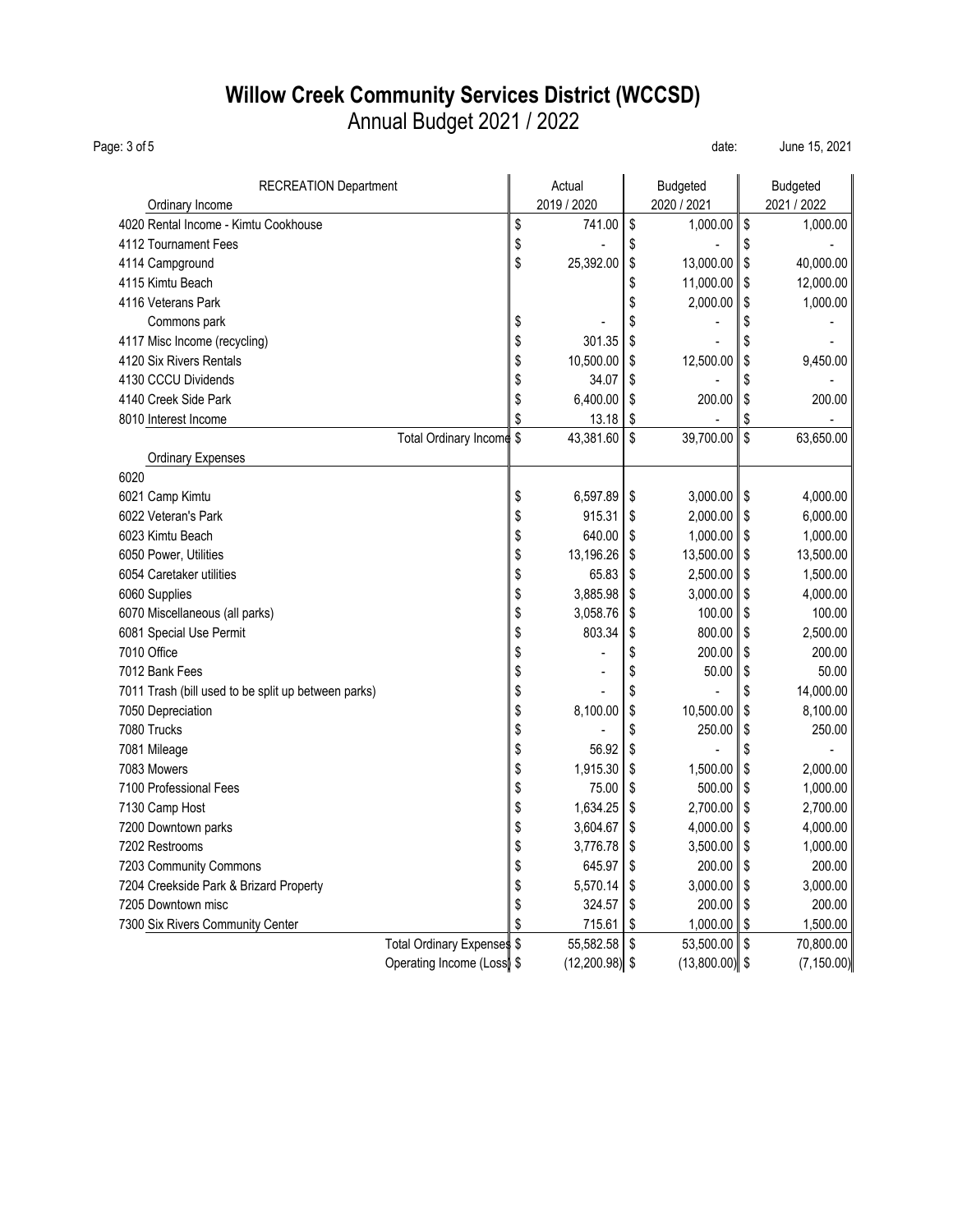### **Willow Creek Community Services District (WCCSD)** Annual Budget 2021 / 2022

Page: 4 of 5

| RECREATION (continued)                     |    | Actual          | <b>Budgeted</b> |                 |             | <b>Budgeted</b> |  |
|--------------------------------------------|----|-----------------|-----------------|-----------------|-------------|-----------------|--|
| Other Operating Income                     |    | 2019 / 2020     |                 | 2020 / 2021     | 2021 / 2022 |                 |  |
| Income from 2500 Property Tax              |    | $25,000.00$ \$  |                 | $25,000.00$ \$  |             | 25,000.00       |  |
| From property tax for other                |    | 5,000.00        |                 |                 |             |                 |  |
| Total Other Operating Income \$            |    | $30,000.00$ \$  |                 | 25.000.00 \$    |             | 25,000.00       |  |
| <b>Other Operating Expense</b>             |    |                 |                 |                 |             |                 |  |
| Payment to Water Department for labor      | \$ | 20,000.00 \$    |                 | 20,000.00 \$    |             | 20,000.00       |  |
|                                            |    |                 |                 |                 |             |                 |  |
| Total Other Operating Expense \$           |    | $20,000.00$ \$  |                 | $20,000.00$ \$  |             | 20,000.00       |  |
| Other Operating Income (Loss) \$           |    | $10,000.00$ \$  |                 | $5,000.00$ \$   |             | 5,000.00        |  |
|                                            |    |                 |                 |                 |             |                 |  |
| Total Income \$                            |    | 73,381.60 \$    |                 | 64,700.00 \$    |             | 88,650.00       |  |
| Total Expense <sup>\$</sup>                |    | 75,582.58 \$    |                 | 73,500.00 \$    |             | 90,800.00       |  |
| Total Income (Loss) \$                     |    | $(2,200.98)$ \$ |                 | $(8,800.00)$ \$ |             | (2, 150.00)     |  |
|                                            |    |                 |                 |                 |             |                 |  |
| Total Income (Loss) without depreciation\$ |    | $5,899.02$ \$   |                 | $1,700.00$ \$   |             | 5,950.00        |  |